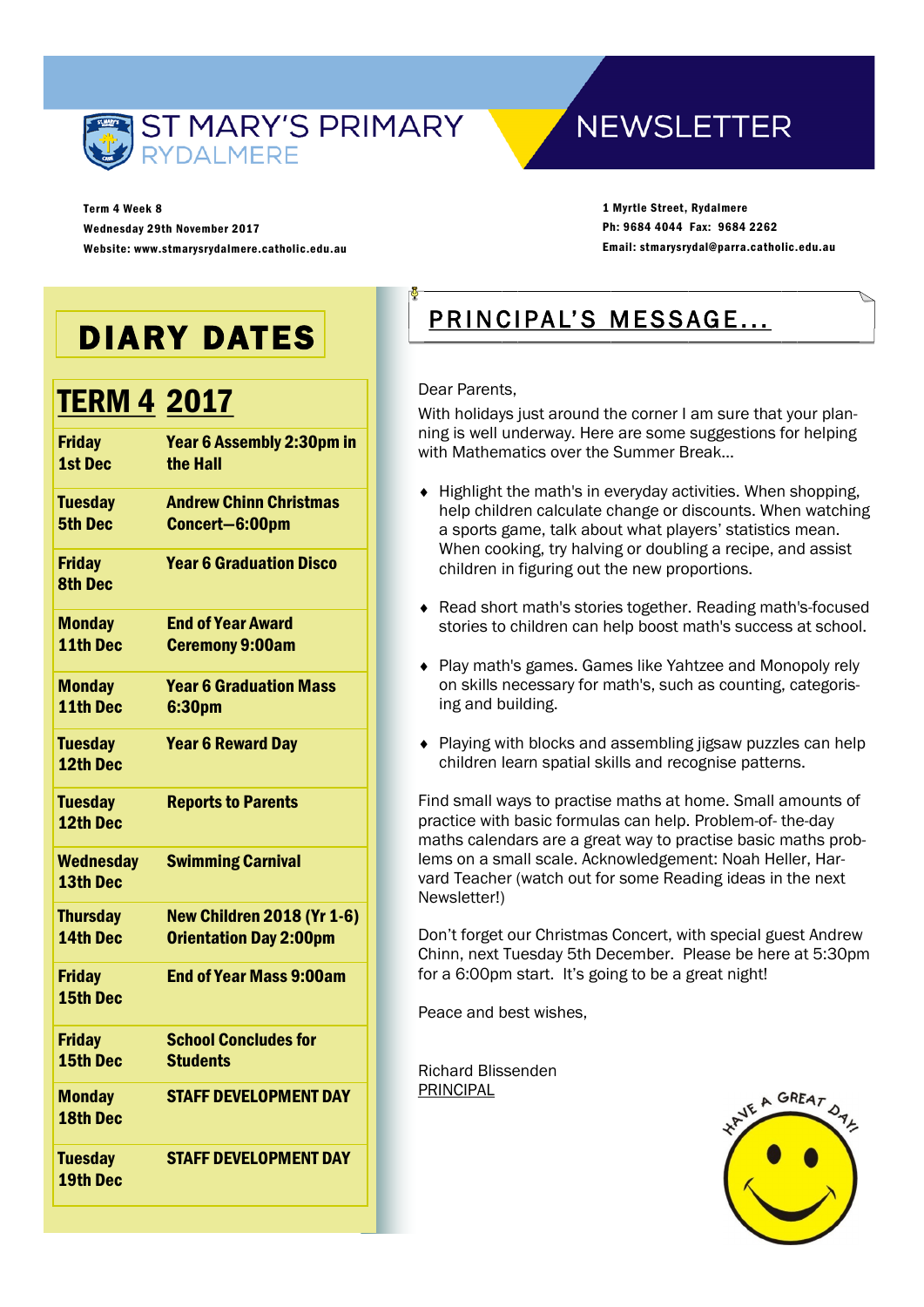#### St Mary's Newsletter……

#### SWIMMING CARNIVAL

We have a number of children in Yrs 2-6 who still haven't returned their permission note for the Swimming Carnival. If you know your child hasn't returned their note as yet please do so at your earliest possible convenience. They will not be allowed to attend if we don't have a permission note.

#### MOVING SCHOOLS OR LEAVING ST MARY'S AT THE END OF 2017?

It is a legal requirement that you inform us of the school your child will be attending in 2018. If you are moving house or changing schools please advise the school office in writing of your new contact details and the name of the school your child will be attending. We have a number of families on our waiting list now (people are hearing good things about our school and want to come here) and we would like to offer them places where we can. Thank you for your understanding and co-operation in this matter.

#### BABY CONGRATULATIONS

Congratulations to Mrs Pauline Davison

and her husband Josh on the recent safe arrival of their daughter – Julia – a sister for Patryk.



#### CHANGE OF HOME OR EMERGENCY CONTACT DETAILS

If you have any changes to your home or emergency contact numbers, please contact the school office as soon as possible. In cases of sickness or emergency, it is important that we have the correct contact details for your child(ren). You can also update your details via the school's skoolbag app under the Parent eForms tab.

#### NAPLAN 2017

Families recently received individual results for their child/ren who sat the NAPLAN tests. The whole of school data indicated some very good results in a number of areas. In Years 3 and 5 we had 100% of students at or above the national minimum standards in literacy and numeracy. Some impressive results in Year 3 included 87% of students in the top 3 bands for Reading and 90% for Writing. In Year 5 90% of students were in the top 3 bands for Reading. The data indicates that as a school we should continue to focus our efforts on numeracy and writing. Congratulations to the students for their excellent efforts and results.



#### CHILDREN'S NATIVITY PLAY

Calling all children who wish to take part in the children's nativity play, Readers, angels, and all the nativity parts.

Please come for selecting of parts on Sunday 3rd December after 9:30am mass in the church.

Also we need parents to help and to please bring any costumes you have. Any questions please call.

> Thank you Maria 0415821880 Or Anne Marie 0410299681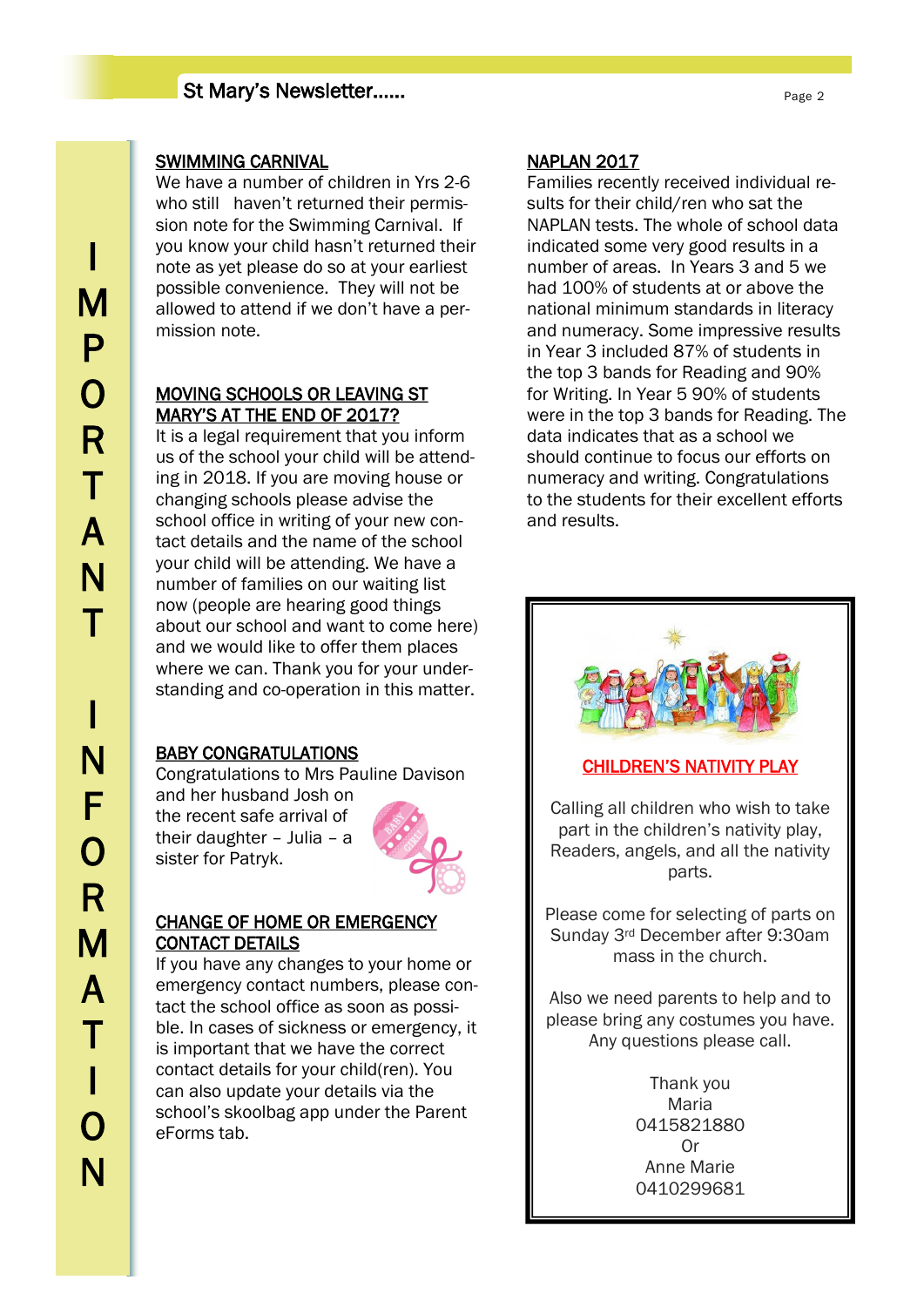# FETE NEWS & RESULTS...

#### THANK YOU

On the list of 'thank yous' for the Fete we left off a thank you to Anna Pan for the road closure work that took months of careful planning and follow up – apologies Anna and thank you!

#### THE RESULTS ARE IN...

A HUGE thank you to all who worked so hard leading up to and on the day of our Parish & School fete. It was lovely to see our Parish & School community come together in the sunshine. Your support has been greatly rewarded with both the School and Parish receiving a cheque for \$19,000 each!! Please see figures raised from each stall on the day:

Aussie BBQ - \$672 Books - \$1,121 Café - \$791 Cakes/Lollies - \$2,152 Choc a bloc - \$429 Chocolate Wheel - \$3,448 Craft - \$1,959 Face Painting - \$209 Fairy Floss - \$99 Filipino Food - \$2,298 Fox Sports Footy Throw - \$232 Gelato - \$408 Haunted House - \$1,421 Hot Chips - \$1,268 Indian Food - \$595 Lebanese Food - \$2,050 Photo Booth/Calendars - \$532 Plants - \$1,108 Rides - \$2,216 Snow Cones - \$562 Tombola - \$285 White Elephant - \$2,679 Raffles - \$3,993 Fund Raiser Events - \$2,446 Sponsorship - \$10,300 General Exp. & Float - (\$5,320) GRAND TOTAL - \$37,953



# KEYBOARD LESSONS...

Do you want your child to learn the KEYBOARD in 2018? Teaching Services Australia runs group keyboard classes at the school on Wednesdays. Classes are grouped according to age and ability. Keyboard is a wonderful start to the world of music and students in any year can participate. For more information, contact Teaching Services on 9651 7333 or email [info@teachingservices.com.au](mailto:info@teachingservices.com.au).